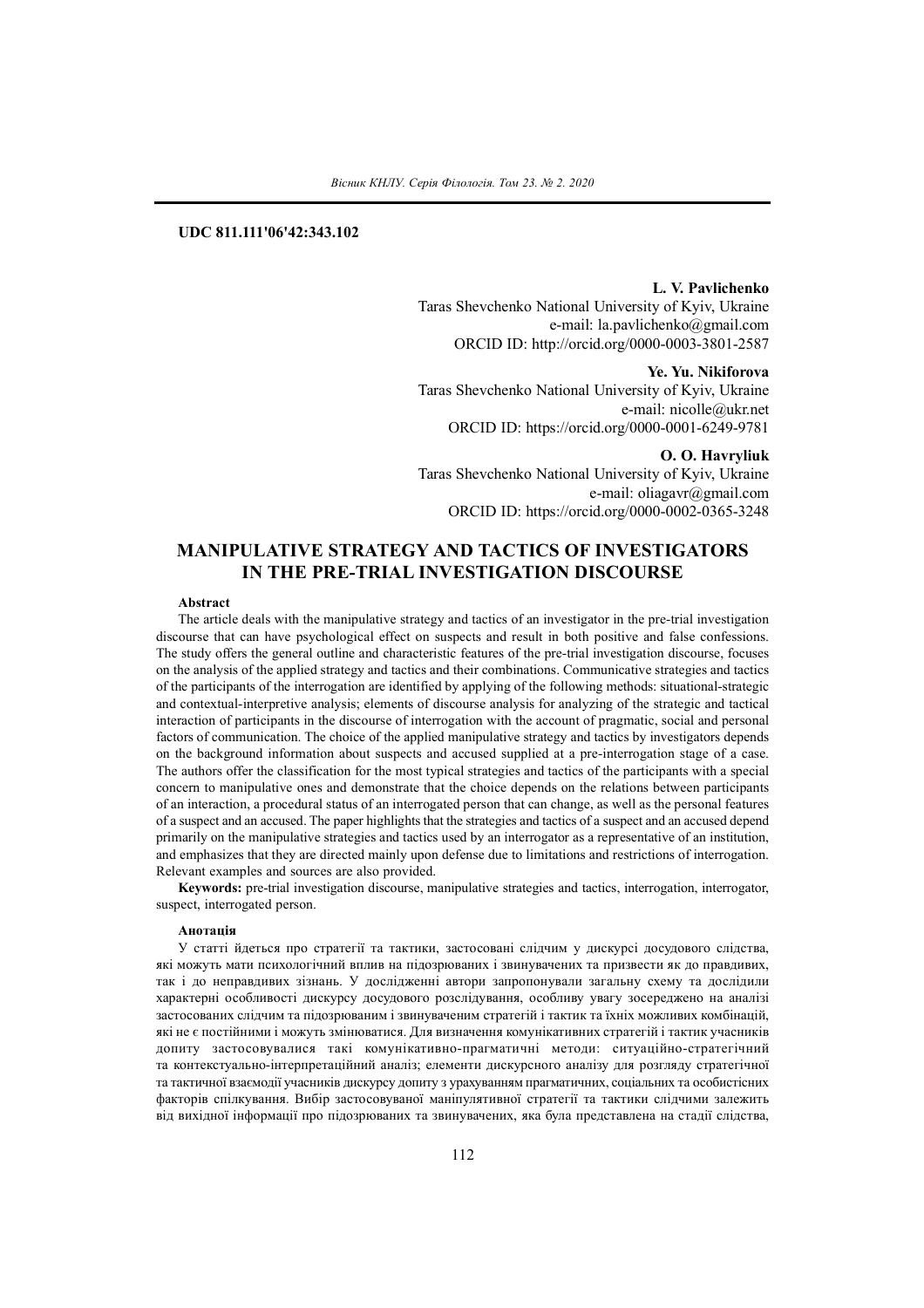що передувала проведенню допиту в ході досудового слідства у справі. Автори статті пропонують класифікацію найбільш типових стратегій і тактик учасників допиту, зокрема, слідчого, підозрюваного, звинуваченого в їх можливих комбінаціях, приділяючи особливу увагу маніпулятивним стратегіям і тактикам, і доводять, що вибір залежить від відносин між учасниками інтеракції, процесуального статусу допитуваної особи, який може змінитися, а також особистих рис підозрюваного та звинуваченого. У статті підкреслюється, що стратегії і тактики підозрюваного та звинуваченого залежать насамперед від маніпулятивних стратегій і тактик, що використовуються слідчим як представником держаної установи, і наголошується, що вони спрямовані в основному на захист через певні обмеження, які накладаються на дії допитуваної особи під час проведення досудового слідства. Також у статті наводено відповідні приклади та джерела матеріалу.

**Ключові слова:** дискурс досудового слідства, маніпулятивні стратегії та тактики, допит, слідчий, підозрюваний, допитувана особа.

#### **1. Introduction**

Interrogation as the most important part of an investigative process is a strategic kind of communication that has its purpose. The main purpose of an investigator is to obtain information about the circumstances of the crime and force interrogated suspects to make confession. The strategies and tactics of both participants will be determined by their main aim, behaviour of their interlocutor and effectiveness of communication.

Many researchers studied dialogue communication, its planning and mechanisms of conducting (Arutyunova, 1998; Baranov, 1990, 2007; Belova, 2003; Demyankov, 2001; Dijk, 2008, 2012; Issers, 2009, 2011; Kochetova, 1999; Sacks, 1974, 1987; Yarkho, 2004; Yashenkova, 2010 and others).

Along with Issers, we see speech tactics as one orseveral actions contributing to the implementation of the strategy. The researcher emphasizes that the concepts of a communicative strategy and tactics are interconnected as a type and a subtype. The author mentions that for a person who is accustomed to reflect on their own speech strategic and tactical planning of speech actions is a well-understood task (2003, p. 51). The researcher emphasizes the flexibility of speech strategies, their possible implementation through a variety of speech tactics and communicative moves and the complex use of linguistic resources and methods (ibid., pp. 100-101).

Studying strategies of the pre-trial investigation, researchers focused mainly on the contact establishing and pressure, avoiding strategies that can be effective for the results of investigation (Aubry & Caputo, 1980, p. 200; Inbau et al., 1986, p. 78; Meter & Bopp, 1973, p. 79; Yeschke, 1997, p. 84).

So, the **aim** of the article is to identify and describe strategies and tactics of the participants of interrogation (a police officer (an interrogator) and suspects, accused) in the pre-trail interrogation discourse.

Interrogation is a dialogue conversation in an interactive pair of an investigator as a representative of an institution and a "client" (an interrogated person) that may have different procedural status (victim, witness, suspect). An investigator as an official representative of a police institution is entitled to carry out investigation after preliminary collecting of information about a crime and all persons involved.At the preparatory stage an investigator has an opportunity to analyze the information received from different sources, construct their own version of the crime, plan the course of interrogation, draft questions to be asked, as well as a set of strategies and tactics of speech influence.

During interrogation an investigator influences an interrogated person by applying a set of strategies and tactics, which are limited by certain institutional constraints, and at the same time which can be spontaneous and result from the development of interaction, roles of participants, psychological features of an interrogated person and the global goal of interrogation.

#### **2. Methods and material**

The research is based on the interrogation transcripts of pre-trial investigation in criminal cases conducted by police officers with suspects and accused of serial murders in the USA in 2006-2015. Communicative strategies and tactics of the participants of the interrogation were identified applying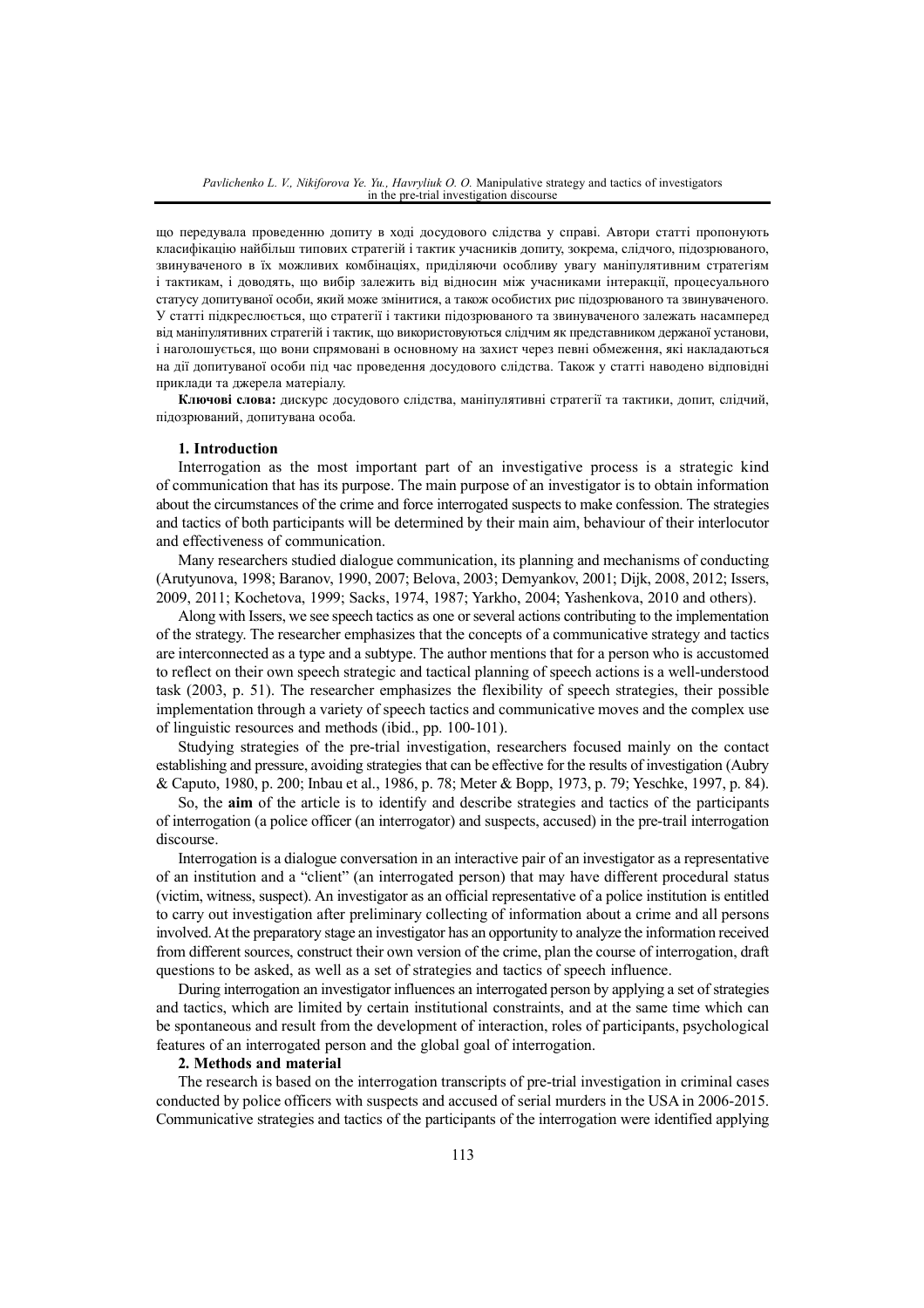pragmatic communicative methods: situational-strategic and contextual-interpretive analysis; elements of discourse analysis for analyzing strategic and tactical interaction of participants in the discourse of interrogation with the account of pragmatic, social and personal factors of communication.

## **3. Results and discussion**

During the process of interrogation an interactive pair of an interrogator (a police officer and an interrogated person (a suspect in this article)) is formed. The choice of strategies and tactics will be determined by the relations between the participants of the dialogue and institutional goals.

We distinguish (Pavlichenko, 2018) a set of strategies and tactics of an investigator which correlate with strategies and tactics of a suspect (see Table 1).

Table 1

| Investigator                                   | <b>Suspect</b>                                                 |
|------------------------------------------------|----------------------------------------------------------------|
| <b>Contact establishing strategy. Tactics:</b> | <b>Strategy for providing true testimony</b>                   |
| Questioning                                    | • Tactics of confession                                        |
| Explanation                                    | <b>Strategy of giving false testimony. Tactics:</b>            |
| Advice                                         | • Deception                                                    |
| Requiring                                      | • Denial                                                       |
| Positive confrontation, understanding          | • Reiteration                                                  |
| Justifying                                     | Clarification                                                  |
| Incitement                                     | Strategy of refusing to testify (sabotage).<br><b>Tactics:</b> |
| Strategy for obtaining new information.        |                                                                |
| <b>Tactics:</b>                                | • Direct refusal to testify                                    |
| Perseverance                                   | • Objection                                                    |
| Direct (indirect) question                     | • Reiteration                                                  |
| Incomplete statement                           | • Evasion from the topic                                       |
| Requiring                                      |                                                                |
| Specification, detailing                       |                                                                |
| Theme development                              |                                                                |
| <b>Control strategy. Tactics:</b>              |                                                                |
| Requiring                                      |                                                                |
| Clarification, concretization, detailing       |                                                                |
| Control                                        |                                                                |
| Reiteration                                    |                                                                |

Correlation between strategies and tactics of an investigator and a suspect (Pavlichenko, 2018)

Taking into account the specific features of the institutional discourse of pre-trial investigation we can ascertain that the manipulative strategy and tactics as the ways of its realization are widely applied in the majority of interrogations irrespective of the procedure status of an interrogated person. Tactics of manipulative influence are most often used by investigators when interrogating a suspect, that is, in the most complex and conflicting types of communication. All manipulative tactics of an investigator are aimed at obtaining information by appealing to the basic human needs and fears: the need for security, freedom, fear of punishment, fear of loss of reputation, etc. We distinguish (Pavlichenko, 2018) the following manipulative tactics of an interrogator that correlate with a suspect's strategies and tactics, though a suspect's strategies and tactics are directed to defense and attack as the form of the defense (see Table 2).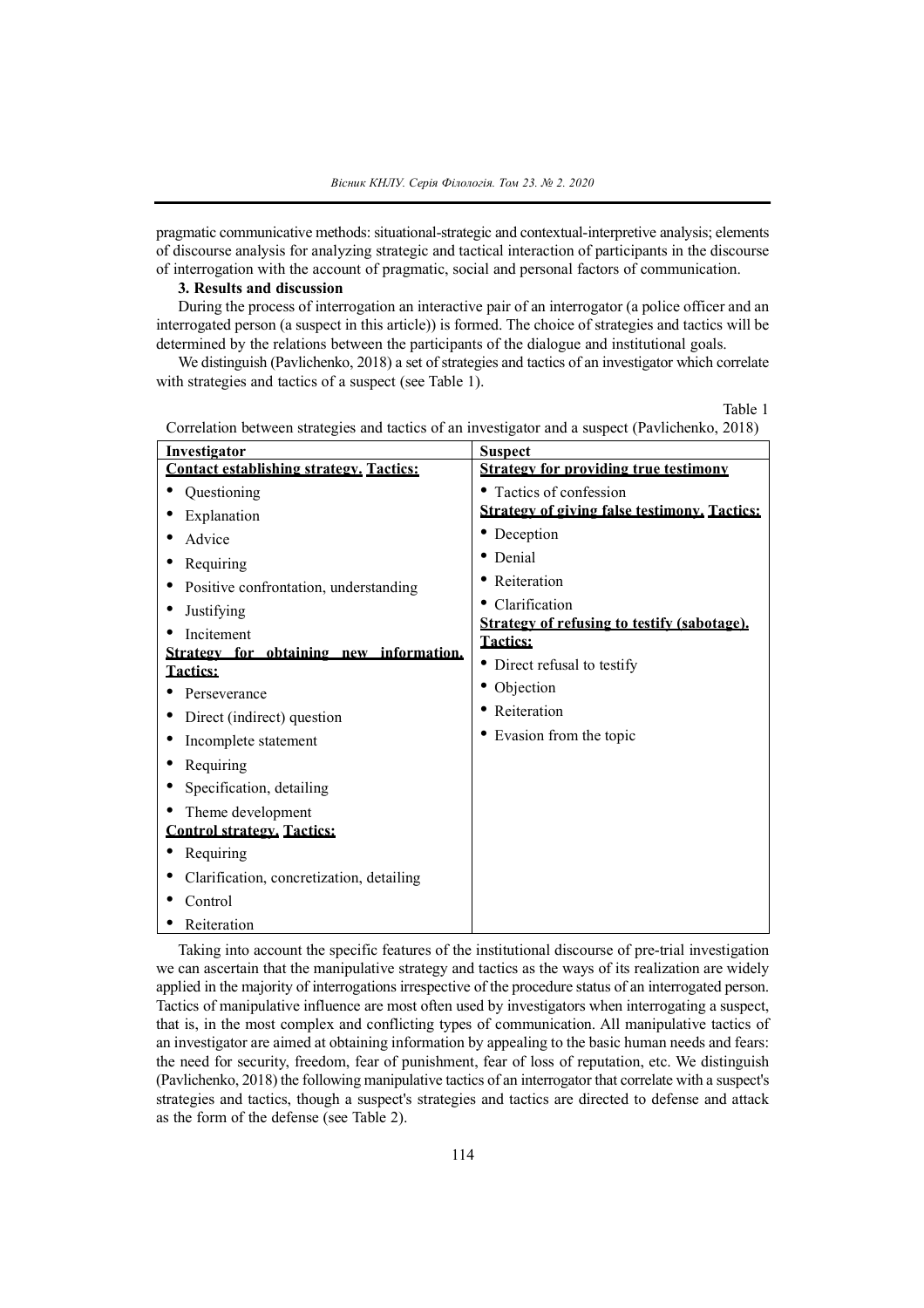*Pavlichenko L. V., Nikiforova Ye. Yu., Havryliuk O. O.* Manipulative strategy and tactics of investigators in the pre-trial investigation discourse

#### Table 2

Correlation between manipulative strategies and tactics of an investigator and a suspect (Pavlichenko, 2018)

| Investigator                                       | <b>Suspect</b>                   |
|----------------------------------------------------|----------------------------------|
| <b>Manipulative strategy. Tactics:</b>             | Defense strategy. Tactics:       |
| Positive confrontation (justification)             | Sabotage                         |
| Understanding                                      | Blocking                         |
| Compassion                                         | Transferring attention           |
| Referring to positive qualities of an interrogator | Specification                    |
| Intimidation                                       | <b>Iteration</b>                 |
| Presentation of evidence                           | Imitation of incomplete          |
| Prosecution                                        | participation in conversation    |
| Domination and attack                              | <b>Attack strategy. Tactics:</b> |
| Stimulation of openness                            | Accusation                       |
| Provoking refutation of false information          | Inversion of status roles        |
| Implicative accusation                             | Critics                          |
| Demonstration of case awareness                    | Mocking                          |
| Blocking                                           |                                  |
| Concession                                         |                                  |
| Provoking confession                               |                                  |
| Pseudo-choice                                      |                                  |
| Pseudo-conclusion                                  |                                  |

As the main purpose of interrogation is to get a suspect to make confession, the manipulative tactics are aimed at the most complicated way of obtaining a person's evidence contradicting his/her main interests. Some psychological methods applied by police can distort the perception of reality and result in false confessions, as we can see it in the examples analyzed below:

**I.** The police are focusing on the unreal evidence or facts they possess or which were supplied by other witnesses, applying tactics of **presentation of evidence** (*we have the evidence to back that up, we already know you are responsible*) **and case awareness, provoking refutation of false information** (*I know that you have seen them before*) which can be combined with tactics of **positive confrontation** (*And I think that's what we're trying to help you with today, in all honesty*).

**1. Lawrence:** I know that you've seen them before and you're trying to find either the way to say you got nothin' to do with it or you're trying to find the way to explain it that doesn't expose to us the other things that we already know you're responsible for. And I think that's what we're trying to help *you with today, in all honesty.* (BM)

*Jackson: Um-hm.*

2. Lawrence: Is it when we've had the people that we've been able to show caused grief to other families, when they've been able to explain to us why it occurred. Because truly the why is the only *thing, only you can answer for us. The what, the when and the who we've already concluded and we have the evidence to back that up. It's, it's the why that we need to understand.* (BM)

The main purpose of a suspect in a police interview is to justify himself, to counteract and defend against manipulative strategies of an investigator. His defense against a manipulative effect of an investigator can be either active or passive. Applying passive defense, he may either refuse to give a direct answer or pretend he misunderstood the question (**blocking tactics**):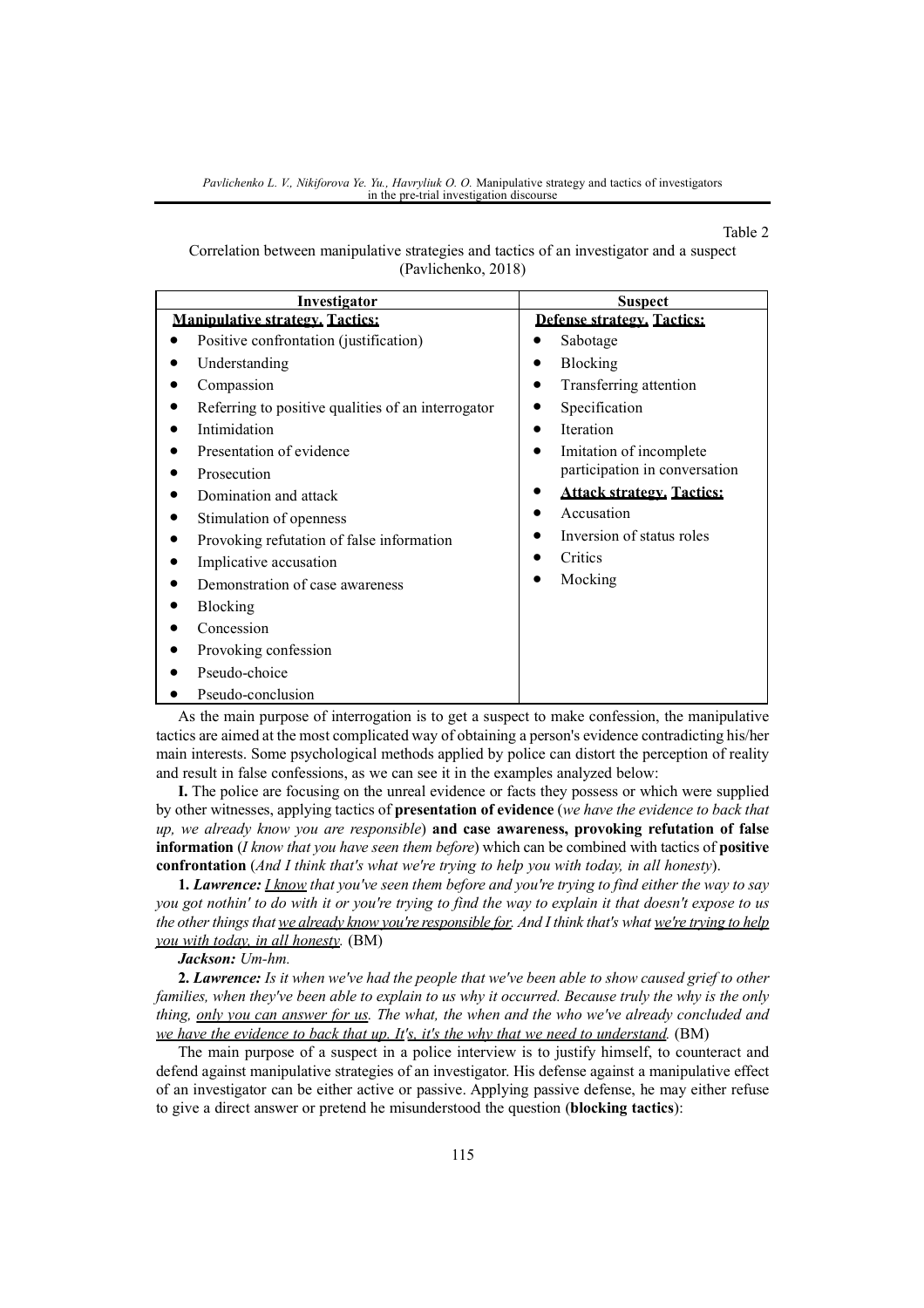Jackson: Well I can't tell you the why. I'm sorry, but like I said these, the faces aren't even *registering.*

*Lawrence: Well their faces may not register right now' and they may appear different to you* on the nights when you encountered them, but as we sit here and talk HOMER, I know in your mind *you can recall the incidents.* (BM)

In the example above the police officer during the interview with the suspect in the case of several murders tries to reassure him that the police have evidence and know real facts of the case (*I know that you have seen them before, we already know you are responsible*).

**II.** One of the manipulative tactics used by a police officer investigating criminal cases is **intimidation** tactics, informing a suspect about the potential negative consequences for him in the court, personal life, etc. (*they are gonna look at you a lot different, when you say I don't know what you're talking about, I don't remember, other people determine the course of your future for you,* we will do everything we can to make sure you spend as much time in prison as we can put you there for, how are you going to live with yourself the rest of your life knowing what you know). Actually, in most cases police need mainly confession when dealing with criminal cases, so to get a confession they can be trying to persuade a suspect of the benefits they can get that overweigh the costs.

**1. Lawrence:** ...when you help us get through this is now you get to tell it in your words to your family at some point. You get to explain it and it gets to be the truth and then there's nothing that's *contradictory coming from the police. Because at some point when you sit there and you keep saying* I didn't, I didn't, I didn't and then all of the evidence says you  $did$  – then your family has a very, very poor opinion of you. They'll still love you, at least I hope they would because you're family, but they're gonna look at you a lot different. They're still gonna look at you different but when you explain it that tells them that you are not this guy anymore. By saying you didn't do it means you're still this guy. And that's part of when I said to you, I want to figure out where the change came with you, I want *to figure out when you stopped. When you stopped doing this because when you stopped doing this* is extremely important because I, I want to make sure we shouldn't be looking for other people. Do you *see what I'm saying? You haven't killed anybody today have you?* (BM)

A police officer as a skillful manipulator manages to reshape the reality and represents the whole picture in a very specific way, that can be effective for his purpose to get a quick confession.Applying the tactics of **pseudo-conclusion**, he threatensthe suspect with loss of control over the situation which can become dangerous for him. The implication from this context can be established, that if the suspect reveals the information, he'll control the situation:

**2.** *Lawrence: This case includes a lot of dead women.*

*Jackson: Um-hm.*

*Lawrence: And I would rather see you as a passenger than get run over by it because as a passenger you still have some control over your future.*

*Jackson: Um-hm.*

*Lawrence: But when you say I don't know what you're talking about, I don't remember, other people determine the course of your future for you.*

*Jackson: I know. But like I said I don't – none of this I, nothin'.* (BM)

Intimidating the suspect and appealing to his good feeling and asking for help to other people, the police office coerces him to make false confession:

*3. Hopper: And we will do everything we can to make sure you spend as much time in prison* as we can put you there for. Because that's what's comin'. You have the power to help these people. *You've taken their lives already, help them HOMER.* (BM)

**4.** *How are you going to live with yourself the rest of your life knowing what you know.* (BM)

**III.** Application of the tactics **of implicative accusation, exaggeration** (*I don't care if you killed* three women, I don't care if you killed 30 women, it's the same thing. We know you did it..., this *case includes a lot of dead women*) **and overdramatization** (*you are doing it to them again, do not*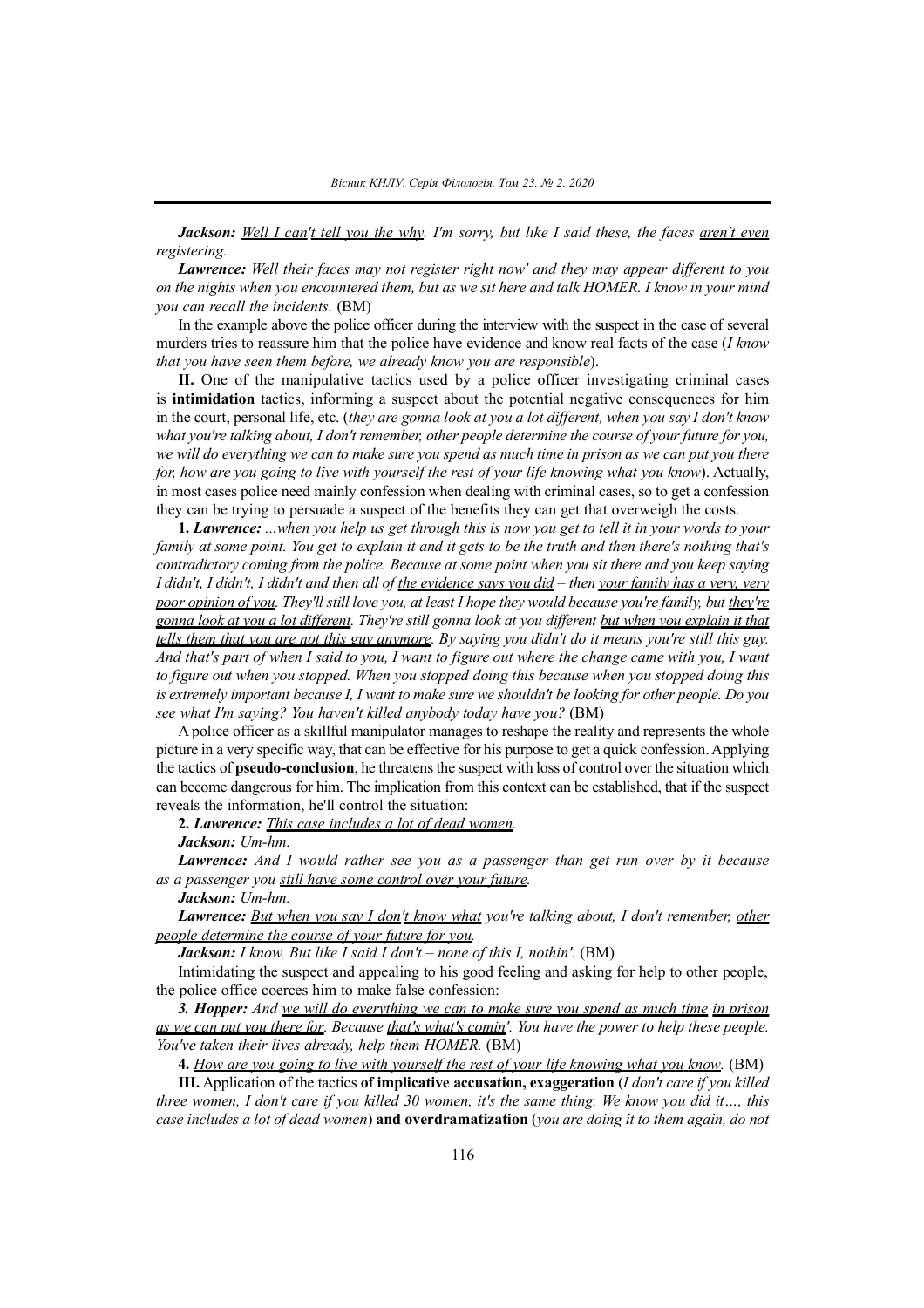*victimize them again, you've already taken them away from their loved ones, you robbed them* of a chance of having a good life, you robbed them of a chance of getting married and having children, making something out of their life, now you won't even give them the dignity of giving some closure *to their families. You've already taken their life and, in some respects, you've taken their family's life as well.*) combined with **threatening** (*it will be bad for you in the future*) by an interrogator is considered to be one of the coercive methods. It is likely to force psychologically a suspect to feel remorse and make a distressed person believe his fault:

**1. Hopper:** But by you sitting there just looking at these pictures saying, no I didn't uh, I just, I just don't remember. You're doing it to them again. And that, right there, that will be bad for you in the future. And I want you to think out to the future, this will be bad for you. So, don't victimize them *again, you've already taken them away from their loved ones, you robbed them of a chance of having* a good life, you robbed them of a chance of getting married and having children, making something out of their life. They already kind of went wayward in their life and having bad times, you took the chance from them to live a good life, you took it from them, and now you won't even give them the dignity *of giving some closure to their families. You've already taken their life and, in some respects, you've* taken their family's life as well. I sat with her mother vesterday and she told me, can you just find out why, why did he take my little girl, why did he do that? I still love her, it's been 33 years. I still miss her *every day. Can you just find out why?* (BM)

2. Hopper: I don't care if you killed three women, *I don't care if you killed 30 women, it's the same thing.* (BM)

**IV.** Tactics of **understanding and compassion, stimulation of openness** are applied as psychological methods to influence people who are isolated and feel fear and anxiety in difficult situations. An investigator in this situation influences suspects' behaviour by overcoming their fears, demonstrating protection and support he can give them in this difficult situation if they give answers to the questions (*I know something is bothering you, we are just to bring justice, tell us what has been bothering you*).

**1.** *Fassbender: …Um and I, I would really appreciate if you would kinda relax and open up* with us. We're not here to jump in your face or get into you or anything like that. We are here more to may be let you talk or talk to you a little about how you have been feeling lately and stuff. I have a feeling there are some things on your mind and I just want to give you this opportunity to talk about um. I want you to talk to us, talk about what you are thinking about, feeling may be. I know something *is bothering ya, and you know that, and it's gotta be laying real real heavy on ya.* (CCSD)

2. Fassbender: We are not here to hurt anyone, we just, you know if you, you got a chance to meet Teresa's mother and stuff, you've got to know them a little and you would know that they were decent people too, and just like I think your brothers are and you mom is and people don't realize that because all the bad press and stuff. And that is all we are, we are thinking about, just to bring justice. no matter how hard or how much it hurts. This feels pretty awkward, but go ahead and tell us what's *been bothering ya.* (CCSD)

**V.** Tactics of **domination and attack** combined with **accusation** and **evaluation** (*but you can't* tell me you don't remember this, you are a monster, everybody has acceptance and love in their heart, *everybody does, but you're showing me that you don't*) can cause negative reaction and feelings of a suspect, establishing his guilt, provoking his justifications and proving his innocence.

1. Hopper: We know you did it so if you're hung up on the details about exactly when and where *and how, maybe you don't remember maybe because there's been so many, but you can't tell me you don't remember this, this room right here.*

# *Jackson: No.*

Hopper: Well then you are a monster my friend. You deserve what's comin' to va and I hope you get every bit of it. Because I think you're a nice guy to talk to, very pleasant, but I'm telling you *right now, you are a monster.* (BM)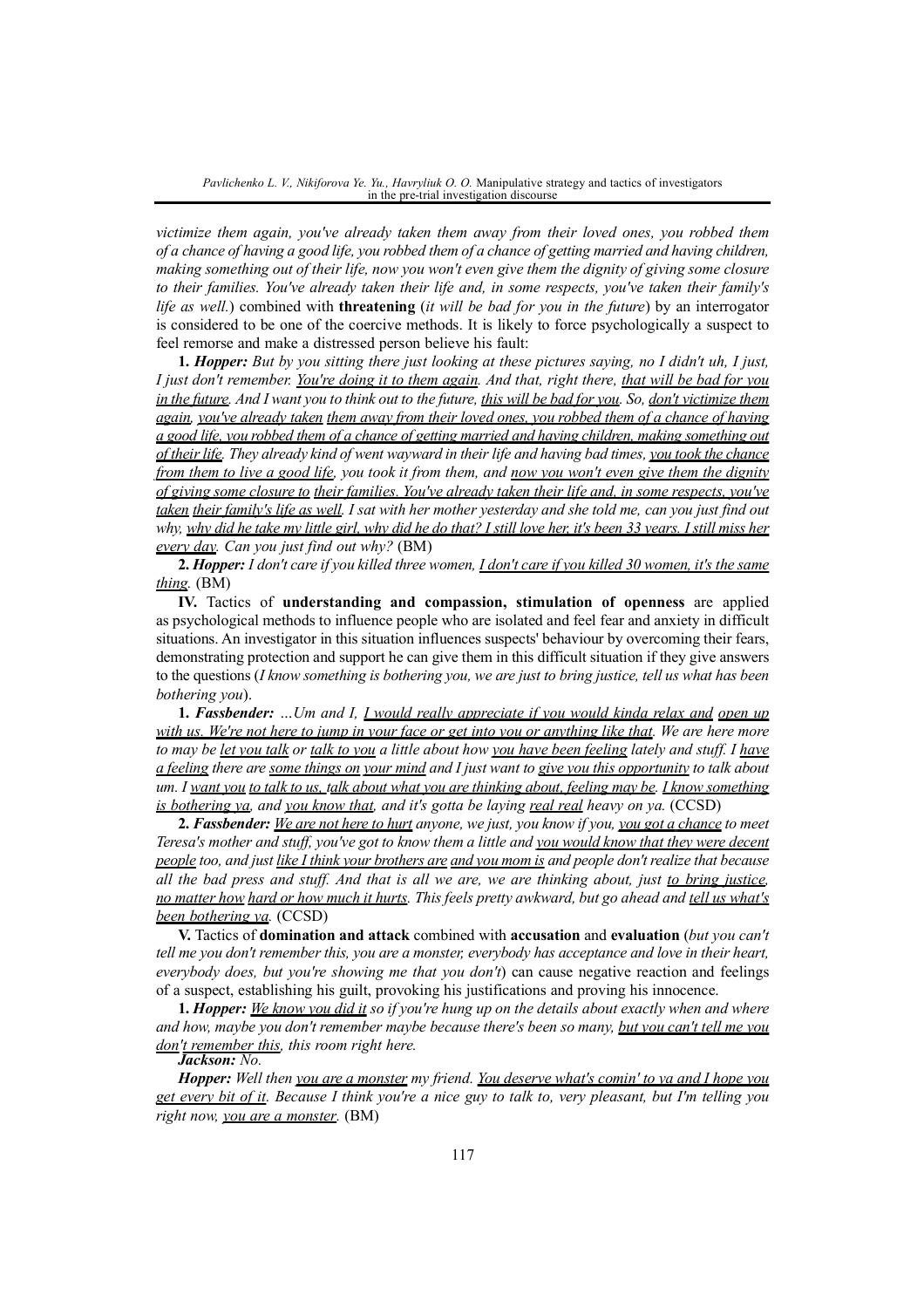**2.** *Hopper: Everybody has acceptance and love in their heart, everybody does, but you're showing* me that you don't because you will not give us the dignity and give them the dignity and their family *the closure to explain this.* (BM)

**VI.** Manipulative tactics of **positive confrontation and justification** are intended to establish friendly relationship with a suspect and make him feel obliged to behave accordingly, presenting police officers as "friends", the ones, who are going to support, justify and help him in further investigation by the condition they get confession or some details on the case. These psychological methods should facilitate accepting responsibility and admitting guilt by a suspect as an investigator suggests some reasonable causes for committing the crime accidentally or by influence of other people or circumstances (I wanna be here for you, we will deal with this, the best we can for your good, I will stand behind you, we are here to treat you with respect, everything turns out the best for everybody, he is a kid, he has nothing to do with this, he's a kid, he had nothing to do with this, and whether Steven *got him out there to help build a fire and he inadvertently saw…*)*:*

**1.** *Fassbender: …We have got a lot of information and you know some people do not care, some* people back there say no we will just charge him. We said no, let us talk to him, give him the opportunity to come forward with the information that he has, and get it off his chest. ... I am a father that has a kid your age too. I wanna be here for you... We'll deal with this, the best we can for your good, OK? *I promise I will not let you high and dry, I will stand behind you.* (CCSD)

2. Lawrence: And, and that's why it's, it's no accident that we're here talking to you today. It's also no accident that we asked you to come down. Because want you to know we're here to treat you *with respect.*

### *Jackson: Um-hm.*

**Lawrence:** But we have a job to do. And our job is to get the answers for these families and in all of the cases that we have worked, the ones where they, everything turns out for the best for everybody. *Jackson: Um-hm.* (BM)

**3.** *Fassbender: …we have got people back at the sheriff's department, district attorney's office, they* are looking at this now saying there is no way that Brendan Dassey was out there and did not see *something. They are talking trying to link Brendan Dassey with this event. They are not saying that* Brendan did it, they are saying that Brendan had something to do with it or the cover up of it which *would mean Brendan Dassey could potentially be facing charges for that. And Mark and I are both* going well ah he's a kid, he had nothing to do with this, and whether Steven got him out there to help build a fire and he *inadvertently saw* some things that is what it would be, it would not be that Brendan actually helped him dispose of this body. And I'm looking at you Brendan and I know you saw something and that is what is killing you more than anything else. Knowing that Steven did this, it hurts. Whether it was an accident that Steven did it by, however it happened, he's gotta deal with that. Truthfully, I do not believe Steven intended to kill her. I do not know how it happened, only Steven knows how it happened, and potentially you. Do you know how it happened? What did you see in that fire? (CCSD)

#### **4. Conclusions**

In the offered communicative situations of police interrogation police officers as interrogators use various manipulative tactics that help them achieve the main purpose of interaction – to get information on a case and get a suspect to make a confession. The application of manipulative tactics is predetermined by the strategies and tactics of an interrogated person. Manipulative tactics being used in the situations of a suspect's resistance to provide the information an investigator needs, some context can prove they can be coercive forcing suspects to make false confession, admitting guilt and bearing responsibility for the crime. An investigator, applying the tactics of developing the topic or clarifying the reasons, allows a suspect to maintain his or her self-esteem while confessing guilt. The manipulative strategy of an investigator is realized through manipulative tactics of positive confrontation and justification, domination and attack, accusation, evaluation, understanding and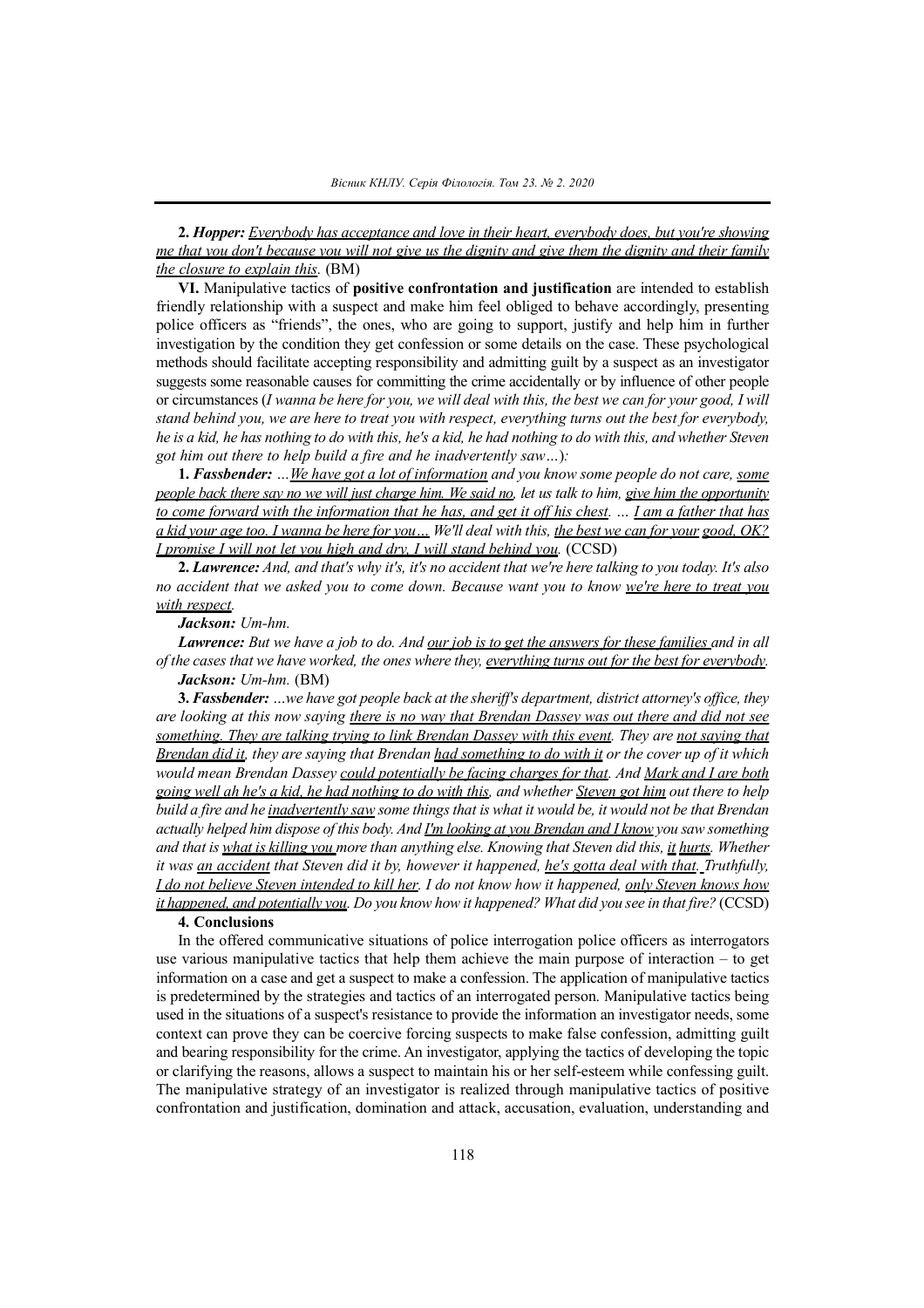compassion, stimulation of openness, implicative accusation, exaggeration, overdramatization, threatening, intimidation, presentation of evidence and case awareness, provoking refutation of false information.

The use of any kind of manipulative tactics is based on the background information about a suspect and is predetermined by the planned interview and the institutional goals.

#### **LIST OF ABBREVIATIONS**

BM – Bernstein, M. Read excerpts of police interrogation that concerned judge in accused serial killer case.

CCSD – Calumet county sheriff's department. Interview transcript [March 1, 2006].

### **REFERENCES**

- Арутюнова, Н. (1998). Дискурс. В В. Н. Ярцева (Ред.), *Языкознание. Большой энциклопедический словарь* (сс. 136-137)*.* Москва: Большая Российская Энциклопедия.
- Баранов, А. Н. (2007). *Лингвистическая экспертиза текста. Теоретические основания и практика.* Москва: Флинта.
- Баранов, А. Н. (1990). *Лингвистическая теория аргументации (когнитивный подход)* (Автореферат докторской диссертации). Институт русского языка АН СССР, Москва, Россия.
- Белова, А. Д. (2003). *Лингвистические аспекты аргументации: Лингвистика. Теория коммуникации. Английский язык.* Киев: Киевский национальный университет им. Тараса Шевченка.
- Демьянков, В. (2001). Лингвистическая интерпретация текста: универсальные и национальные (идиоэтнические) стратегии. В Е. С. Кубрякова, Т. Е. Янко (Ред.), *Язык и культура: Факты и ценности : К 70-летию Юрия Сергеевича Степанова* (сс. 309-323). Москва: Языки славянской культуры.
- Иссерс, О. (2003). *Коммуникативные стратегии и тактики русской речи.* Москва: УРСС.
- Иссерс, О. (2009). Стратегия речевой провокации в публичном диалоге. *Русский язык в научном освещении, 2*(18), 92-104.
- Иссерс, О. (2011). *Речевое воздействие.* Москва: Флинта*.*
- Кочетова, Л. А. (1999)*. Лингвокультурные характеристики английского рекламного дискурса* (Автореферат кандидатской диссертации). Волгоградский государственный университет, Волгоград, Россия.
- Павліченко, Л. В. (2018). *Сучасний англомовний дискурс досудового слідства (комунікативнопрагматичний аспект)* (Кандидатська дисертація). Київський національний університет ім. Тараса Шеченка, Київ, Україна.
- Ярхо, А. В. (2004). *Комунікативна стратегія невпевненості в сучасному англомовному діалогічному дискурсі* (Автореферат кандидатської дисертації). Харківський національний університет ім. В. Н. Каразіна, Харків, Україна.
- Яшенкова, О. (2010). *Основи теорії мовної комунікації.* Київ: Академія.
- Aubry, A. S., Jr., & Caputo, R. R. (1980). *Criminal interrogation*. Springfield: Charles C. Thomas.
- Bernstein, M. (2017). Read excerpts of police interrogation that concerned judge in accused serial killer case. In *The Oregonian*. Retrieved from https://www.oregonlive.com/portland/2017/10/ excerpts of portland police in.html
- Calumet county sheriff's department. (2006). *Interview transcript*. Retrieved from http://www.stevenaverycase.org/wp-content/ uploads/2016/02/Brendan-Dassey-Interview-at-School-Transcript-2006Feb27\_text.pdf
- Dijk, T. A. van. (2008). *Discourse and context*. *A sociocognitive approach*. New York: Cambridge University Press.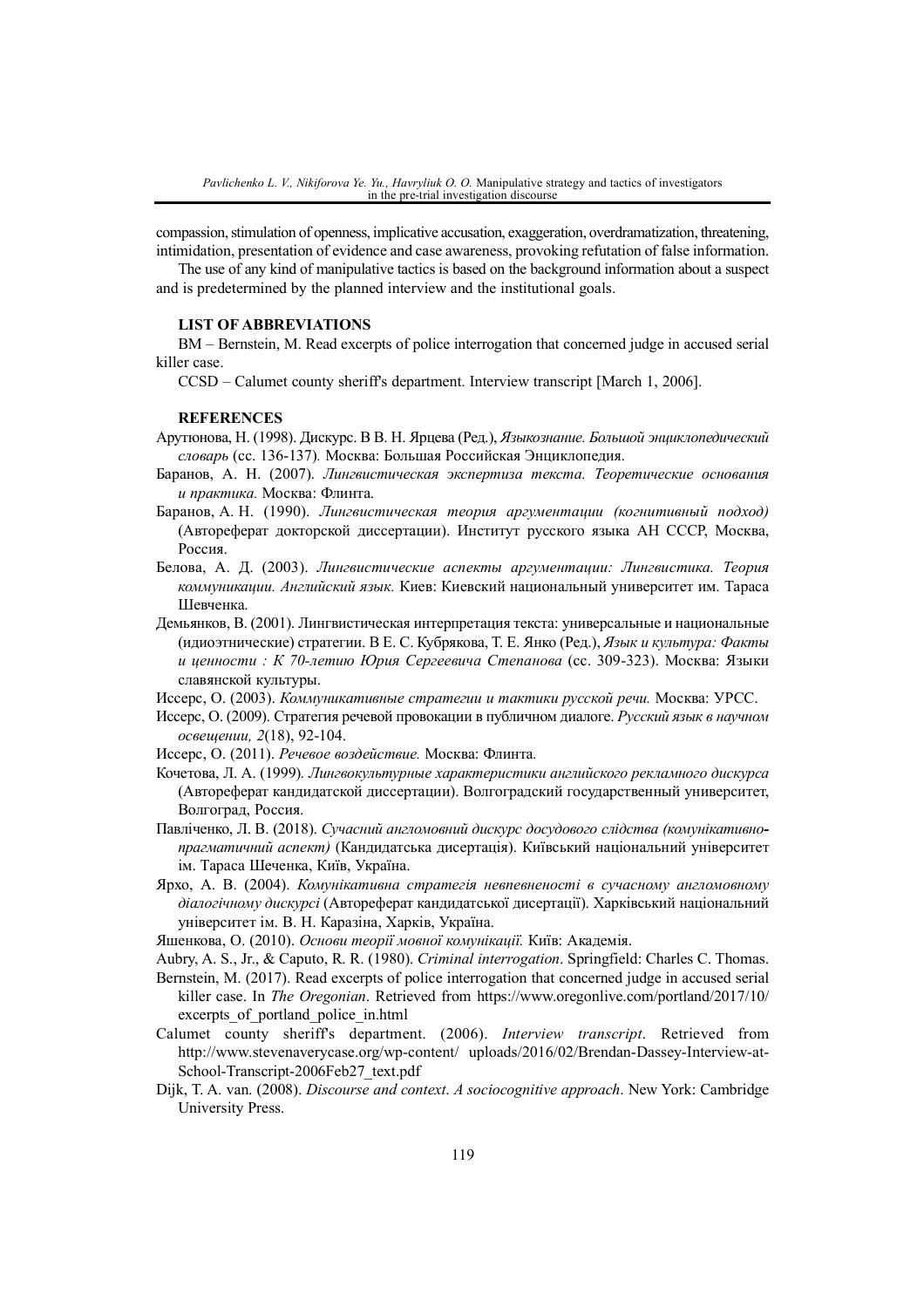- Dijk, T. A. van. (2012). Discourse and knowledge. In J. P. Gee & M. Handford (Eds.), *Handbook of discourse analysis* (pp. 587-603)*.* London: Routledge.
- Inbau, F. E., Reid, J. E., & Buckley, J. P. (1986). *Criminal interrogation and confessions*. Baltimore: Williams & Wilkins.
- Meter, C. H. van & Bopp, W. J. (1973). *Principles of police interrogation*. Springfield, Ill.: Charles C. Thomas.

Sacks, H. (1992). *Lectures on conversation* (Vol. 1-2). Springfield: Wiley-Blackwell.

- Sacks, H. (1987). On the preferences for agreement and contiguity in sequences in conversation. In G. Button & J. R. E. Lee (Eds.), *Talk and social organization* (pp. 54-69). Philadelphia: Multilingual Matters.
- Sacks, H. A., Schegloff, E., & Jefferson, G. (1974). Simplest systematics for the organisation of turn-taking for conversation. *Language, 50*, 696-735.
- Yeschke, C. L. (1997). *The art of investigative interviewing: A human approach to testimonial evidence*. Boston: Butterworth-Heinemann.

### **REFERENCES**

- Arutjunova, N. (1998). Diskurs. V V. N. Jarceva (Red.), *Jazykoznanie. Bol'shoj jenciklopedicheskij slovar'* (ss. 136-137). Moskva: Bol'shaja Rossijskaja Jenciklopedija.
- Baranov, A. N. (2007). *Lingvisticheskaja jekspertiza teksta. Teoreticheskie osnovanija i praktika*. Moskva: Flinta.
- Baranov, A. N. (1990). *Lingvisticheskaja teorija argumentacii (kognitivnyj podhod)* (Avtoreferat doktorskoj dissertacii). Institut russkogo jazyka AN SSSR, Moskva, Rossija.
- Belova, A. D. (2003). *Lingvisticheskie aspekty argumentacii: Lingvistika. Teorija kommunikacii. Anglijskij jazyk*. Kiev: Kievskij nacional'nyj universitet im. Tarasa Shevchenka.
- Dem'jankov, V. (2001). Lingvisticheskaja interpretacija teksta: universal'nye i nacional'nye (idiojetnicheskie) strategii. V E. S. Kubrjakova, T. E. Janko (Red.), *Jazyk i kul'tura: Fakty i cennosti : K 70-letiju Jurija Sergeevicha Stepanova* (ss. 309-323). Moskva: Jazyki slavjanskoj kul'tury.
- Issers, O. (2003). *Kommunikativnye strategii i taktiki russkoj rechi*. Moskva: URSS.
- Issers, O. (2009). Strategija rechevoj provokacii v publichnom dialoge. *Russkij jazyk v nauchnom osveshhenii, 2*(18), 92-104.
- Issers, O. (2011). *Rechevoe vozdejstvie*. Moskva: Flinta.

Kochetova, L. A. (1999). *Lingvokul'turnye harakteristiki anglijskogo reklamnogo diskursa* (Avtoreferat kandidatskoj dissertacii). Volgogradskij gosudarstvennyj universitet, Volgograd, Rossija.

- Pavlichenko, L. V. (2018). *Suchasnyj anhlomovnyj dyskurs dosudovoho slidstva (komunikatyvnoprahmatychnyj aspekt)* (Kandydats'ka dysertatsiia). Kyivs'kyj natsional'nyj universytet im. Tarasa Shechenka, Kyiv, Ukraina.
- Yarkho, A. V. (2004). *Komunikatyvna stratehiia nevpevnenosti v suchasnomu anhlomovnomu dialohichnomu dyskursi* (Avtoreferat kandydats'koi dysertatsii). Kharkivs'kyj natsional'nyj universytet im. V. N. Karazina, Kharkiv, Ukraina.

Yashenkova, O. (2010). *Osnovy teorii movnoi komunikatsii*. Kyiv: Akademiia.

- Aubry, A. S., Jr., & Caputo, R. R. (1980). *Criminal interrogation*. Springfield: Charles C. Thomas.
- Bernstein, M. (2017). Read excerpts of police interrogation that concerned judge in accused serial killer case. In *The Oregonian*. Retrieved from https://www.oregonlive.com/portland/2017/10/ excerpts of portland police in.html
- Calumet county sheriff's department. (2006). *Interview transcript*. Retrieved from http://www.stevenaverycase.org/ wp-content/uploads/2016/02/Brendan-Dassey-Interview-at-School-Transcript-2006Feb27\_text.pdf